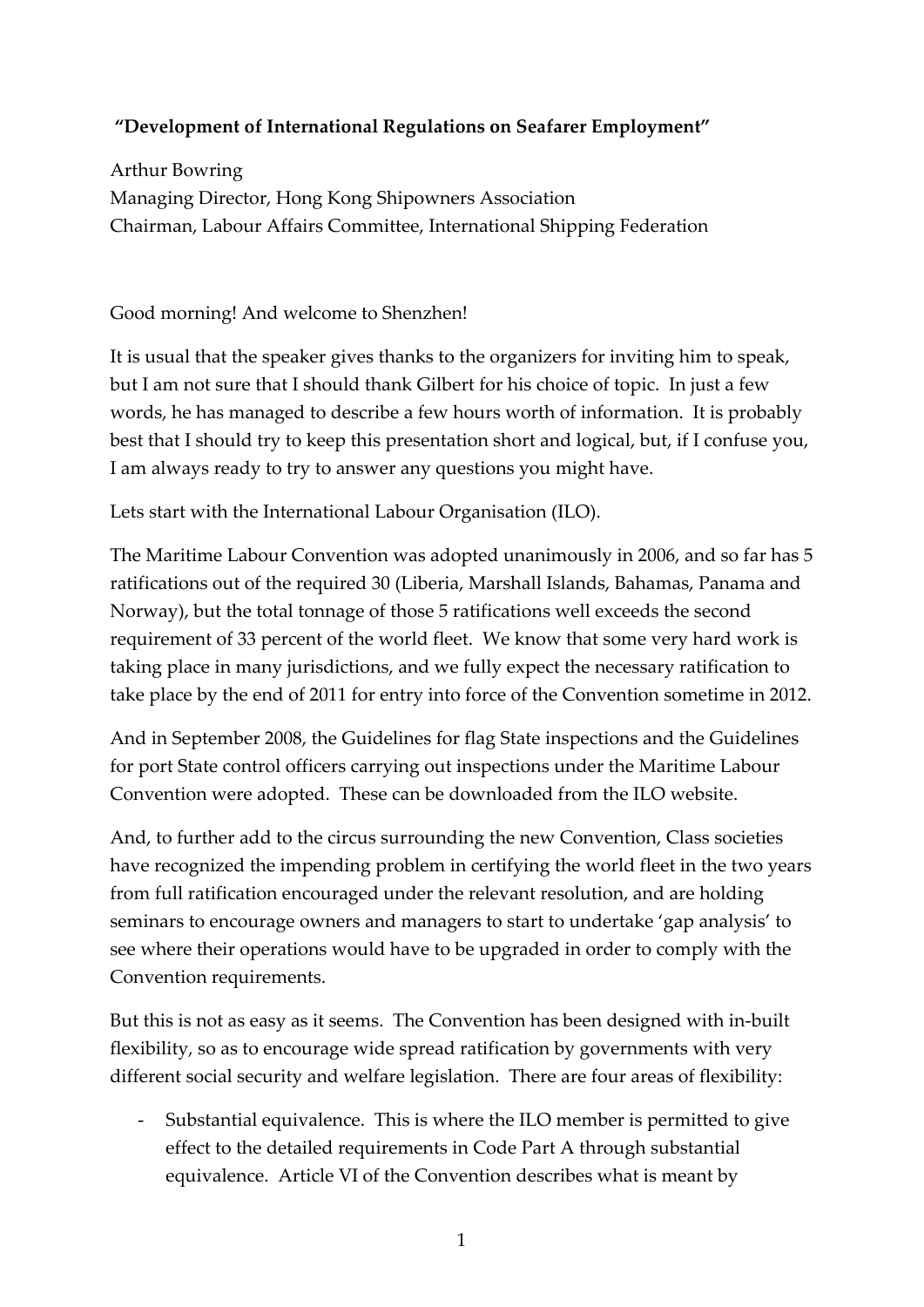substantial equivalence, but essentially the provision can be implemented by other means so long as they are conducive to the full achievement of the general object or purpose of the provision.

- ‐ General flexibility. This is achieved by wording certain provisions of Part A in a general way, with recommendations for interpretation and application contained in Part B.
- ‐ Legal. This is where the specific provision may be implemented through 'other measures', not only through legal means.
- ‐ Specific provisions. The Convention has, in some areas, the possibility for adaptation to the special circumstances of the country involved.

So we have a difficult situation, where owners and managers are being encouraged to get on with gap analysis to see where their operations must be changed to comply with the Convention, but the provisions of the Convention are not known until the relevant flag State has decided how to apply the flexibility in the Convention. Some Class societies are getting over this problem by performing a gap analysis on the entire Convention, with the intention of making small changes to comply with the specific requirements of the flag State when these are known. What else can you do?

Before leaving the Maritime Labour Convention, I would just like to remind you of the requirements of Regulation 1.4, Recruitment and Placement. There are specific requirements for the labour supply State to meet in the regulation of recruitment and placement agencies before it can ratify the Convention.

But if the labour supply State has not ratified the Convention, then it is the shipowner's responsibility to prove to his flag State that these requirements have been met for the specific recruitment and placement agency. Please bear this in mind, and if you have doubts whether your labour supply State is able to ratify the Convention before entry into force, then ask your recruitment and placement agency to put in place procedures so that you can meet your obligations.

ILO Convention 185 is the Seafarers' Identity Documents Convention (revised) 2003, and we continue to press for its ratification by countries where we find it difficult to get shore leave for seafarers. But a new problem has emerged, in that although the biometrics within the Convention are based on and directly refer to standards developed by ISO and ICAO, it would seem that ISO and ICAO have now made those particular standards obsolete. The issue of acceptable biometrics is one that took a great deal of negotiation in the ILO, and if the Convention has to go back to a Conference to agree new biometrics, then we could be in for quite a difficult negotiation.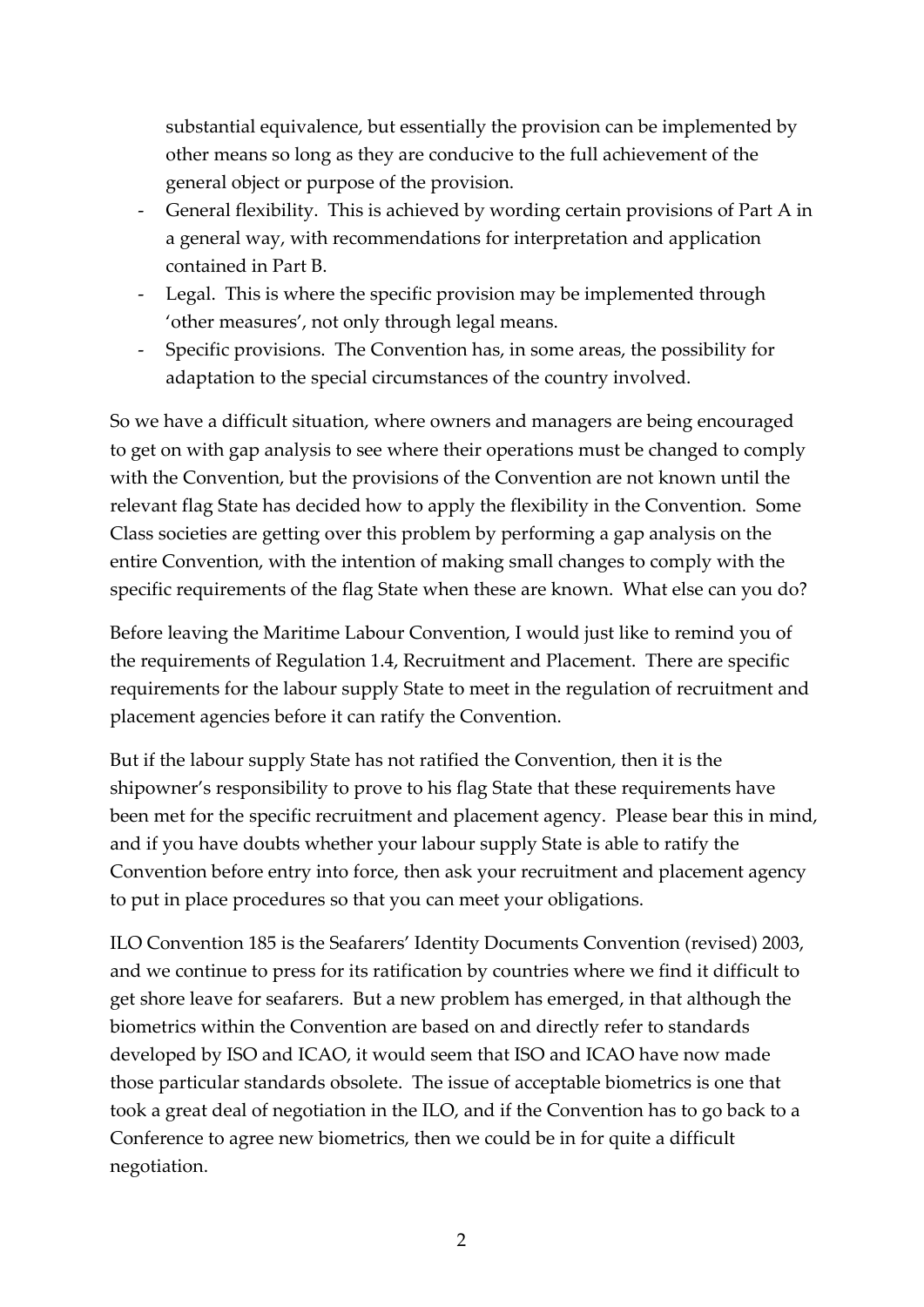With that confident word, we now enter the realm of IMO.

A joint ad‐hoc expert working group of the IMO and ILO has been working for some 10 years on developing into mandatory text the Guidelines on Provision of Financial Security in case of Abandonment of Seafarers (A 22/Res.930) and the Guidelines on Shipowners' Responsibilities in respect of Contractual Claims for Personal Injury to or Death of Seafarers (A 22/Res.931).

The ninth meeting of the working group was held in March this year, and produced principles in the form of text amending the MLC, 2006, when it comes into force. These principles still have to pass by the IMO Legal Committee and the ILO Council and be drafted into full text before they are adopted as a formal amendment to the Convention.

I think you will agree that in these difficult market conditions, we are now in the 'danger zone' for abandonment, and whether we like the proposed text or not, we do need to ensure that seafarers are not put into the awful situation of being abandoned, without food or fuel and without the possibility of returning home.

In April 2006, the IMO and ILO jointly adopted the Guidelines on the Fair Treatment of Seafarers following a Maritime Accident. While there is great support for the Guidelines, it is clear that they are not exhaustive, in that a country's legal system takes precedence over the provisions in the Guidelines. We also have the odd view expressed by some that the Guidelines only apply in the event of an accident, and if it is felt that the incident was not an accident, then they do not apply!

We currently have several cases where the application of the Guidelines, in spirit if not in full, seems to be lacking. The two senior officers of the Hebei Spirit have been kept in detention in Korea since the accident in December 2007, found innocent by the court of first instance, guilty by an appeal court and are now awaiting the decision of the Supreme Court.

The European Court of Human Rights has found that the bail amount of Euros 3 million demanded by Spain for the release from detention of Captain Mangouras of the 'Prestige', was, although high, not disproportionate to the seriousness of the crime in question and the catastrophic consequences from both an environmental and economic point of view. The message that is being sent, is that the seriousness of the incident determines the bail amount, and also possibly the outcome of the trial, rather than the culpability of the seafarer. We are now trying to appeal this very odd and strange decision in the European Chamber of Human Rights.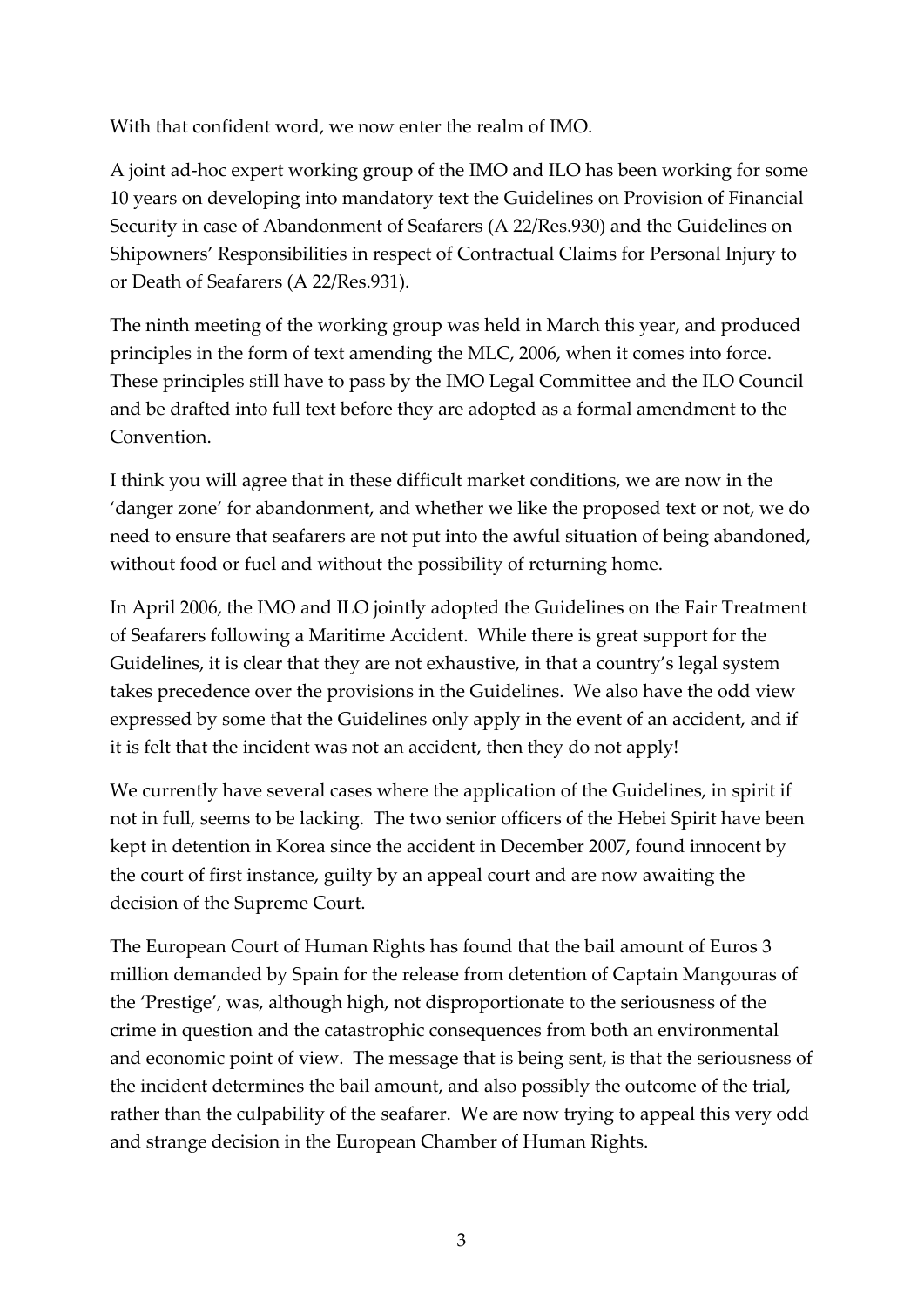There are many other such cases, and it is essential that the industry continues to lobby for these seafarers; for their release from detention if proper bail is provided and their fair trial in competent courts.

Of course, these blots on our copybook are sending a message to prospective seafarers that we might not want them to hear. Certainly, recruitment in India is affected, and there are likely to be many others who are reconsidering their wish to go to sea. The IMO has launched a 'Go To Sea' campaign, that has been taken up by the international and national associations. There is now a good supply of material on the web, some superb videos that do not try to make the story too unrealistic, and many publications that can be used to attract the talent we still need in our industry.

Finally, the Standards of Training, Certification and Watchkeeping ("STCW") review. The IMO Sub‐committee on Standards of Training and Watchkeeping (STW) met in February this year to continue its work on the review of STCW. It is intended that further work will take place at the Sub‐committee's next meeting in January 2010, with a view to adopting the amendments at a Diplomatic Conference of the STCW parties to be held in the Philippines in June 2010.

The changes are widespread, and affect most of the Convention. In particular, there will be new provisions for environmental awareness training, and provisions for the prevention of drug and alcohol abuse for watchkeeping seafarers as well as new provisions for bridge and engine room resource management. I have a copy of the report of STW 40 which contains a draft of the amendments, if anyone is interested.

One other area that our Association has taken a keen interest in, is the harmonization of the hours of work and rest with the ILO requirements, and the review of the Principles for Establishing the Safe Manning Levels of Ships (A.890(21)). These two are clearly interconnected, because it is the record of hours of work and rest that prove compliance with the Safe Manning document.

In this respect, I would like to remind you that in the United States, it is a criminal offence to present a record that has been fraudulently completed. The offence might not be the breaching of the particular regulation that the record addresses, especially if the breach occurred outside US waters, but the fraudulent entry made in the record. The breach of the particular regulation is the flag State responsibility to control, so clearly if you find yourself in a situation where the breach occurs, say so in the record and inform your flag State. Then the record is correct, and the flag State is empowered to take any action necessary.